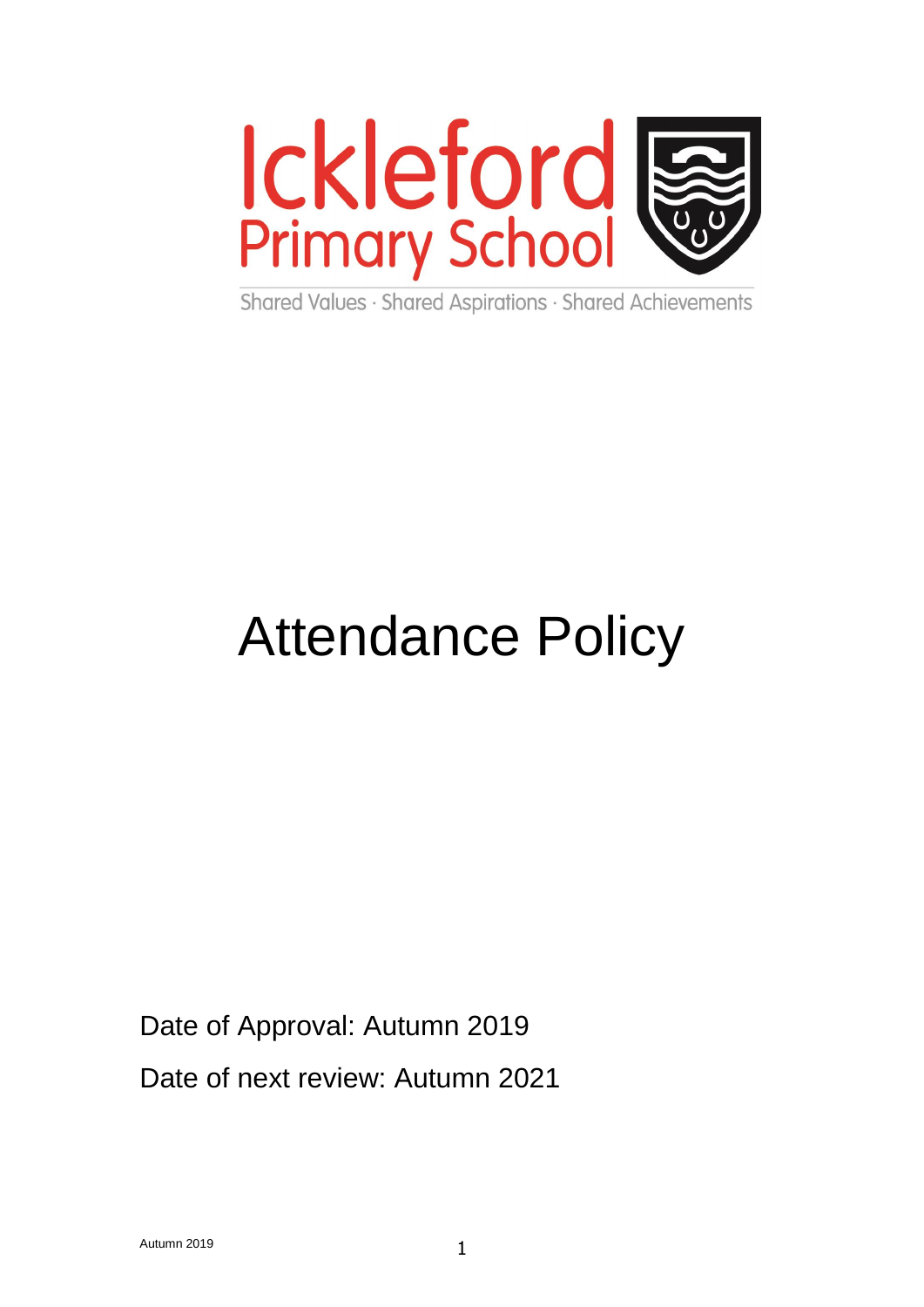#### **Initial Statement**

Ickleford School aims to encourage the whole school community – governors, staff, parents and pupils to be committed to high standards of attendance and punctuality.

Good attendance helps the children to maximise their learning. This policy will support us all to achieve high levels of attendance and punctuality.

# **Target Setting**

This school sets targets in accordance with Government Regulations. The annual target is the total absences expected in the school year, expressed as a percentage of the total possible attendance by pupils at the school.

# **Expectations**

The responsibility for good attendance is shared between school, parents and pupils.

The expectations for the School are:

- The school will provide a safe learning environment
- The school will ensure that records of attendance are maintained according to Government legislation and guidance on a daily basis
- The School will follow up all instances of poor attendance and punctuality

The expectations for Parents are:

- Parents are expected to ensure that their child attends school regularly, punctually, properly dressed and equipped and in a fit condition to learn
- Parents will inform school on the first day of absence, of the reason for their child's absence from school
- If parents have failed to contact the school, the school will call the parents on the first day of absence
- Parents will maintain regular communication with school staff where necessary
- Parents will ensure that school are informed of any changes of contact details

The expectations for Pupils are:

- All pupils are expected to attend school and all of their lessons regularly and punctually
- Pupils must remember to hand any note giving reasons for absence to the relevant person
- Pupils are expected to be ready to learn.

#### **Doors Open**

- School doors open at 8.55am. Pupils may enter the building at that time.
- Pupils should not arrive at school before 8.45am.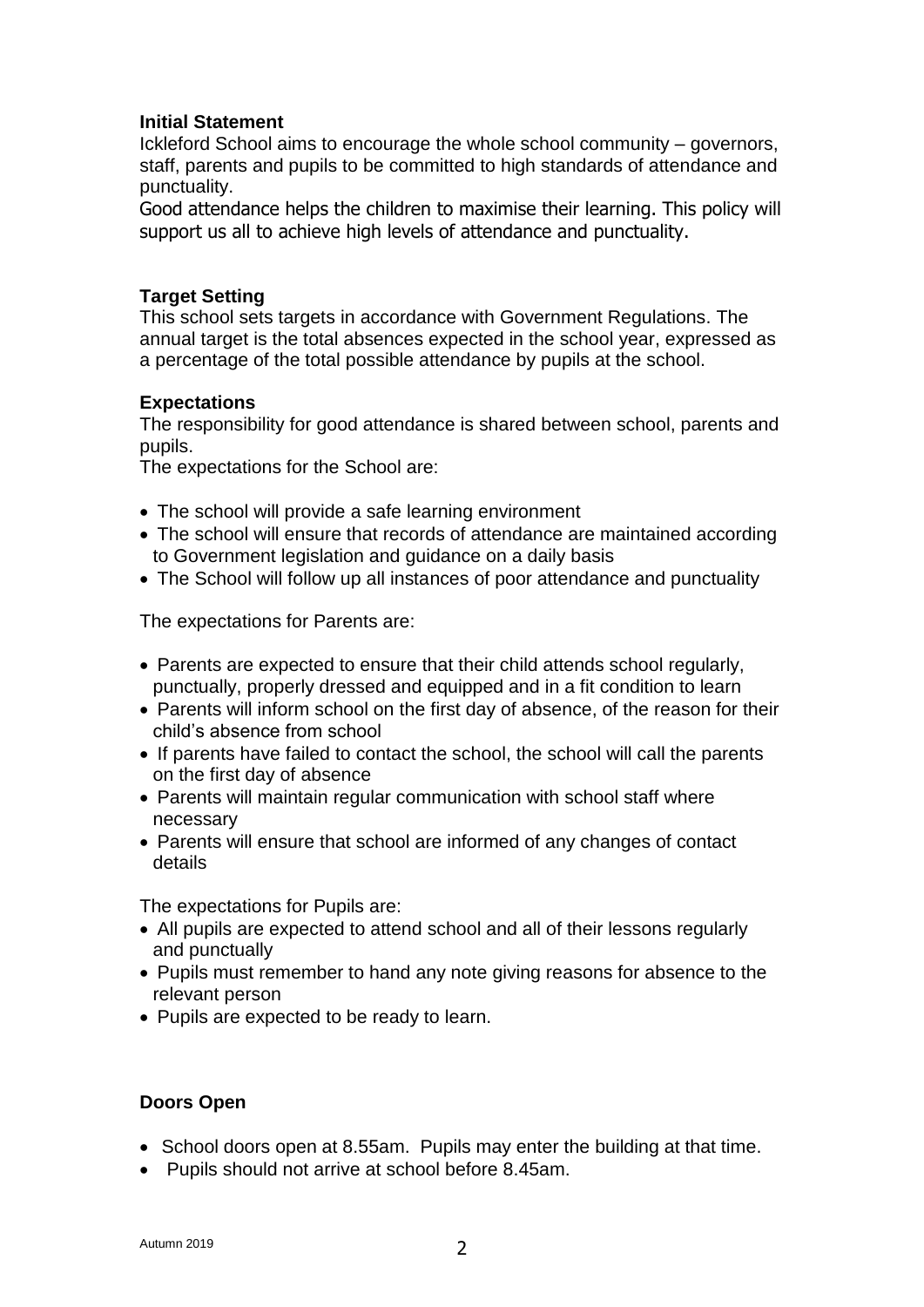# **Registration**

- Registers are called at 9.00am and 1.00pm. Registers close at 9.10am and 1.10pm. Registers are marked consistently by staff.
- Any pupil arriving after closure of the register will be marked as unauthorised absence for the whole of the session.
- Registers will be marked in accordance with DfE guidance.

# **Lateness**

- Any pupil arriving after 8.55am should report to the School Office.
- Parents are expected to inform the School Office that their child has arrived late for school. All parents are expected to provide a reason for their child's late arrival at school.
- Any pupil arriving late but before register closes will be marked late with minutes late recorded.
- In the event of an Emergency, the Registers and late book are taken to the Assembly Point.

# **Following up Lateness**

- Parents whose children are regularly late for school will be contacted by a member of school staff who will work with the parent(s) to bring about an improvement in punctuality.
- The Class Teacher is responsible for following up lateness, and if there is no improvement the Headteacher will then follow this up. If there remains an issue, this is then passed to the Attendance Officer.
- If late arrivals are due to circumstances outside the pupil's control e.g. delayed buses, road closure (first day of closure), lates are then marked as authorised.

#### **Absences**

- Notification must be provided for all absences from school. Notification will be accepted from Parents / Carers / Guardian or close adult family relative. Notification will be accepted by phone, letter or e-mail.
- Notifications should be passed to the school office.
- Notifications are kept for the period of the academic year.
- Absences are authorised by designated staff within the school who are: Class Teacher, Headteacher or Office Manager.
- School may decide not to authorise absence, even when a reason is provided.
- The school will not authorise absence for some reasons which include the following; shopping, birthdays, holidays in term time.
- If there is any doubt as to whether an absence should be authorised, the Headteacher would make this decision.

#### **Leaving and returning to School during School Day**

- When pupils leave or return to school during the school day, office staff and the Class Teacher must be notified.
- Parents are requested to contact the school by letter/email to inform them of any appointments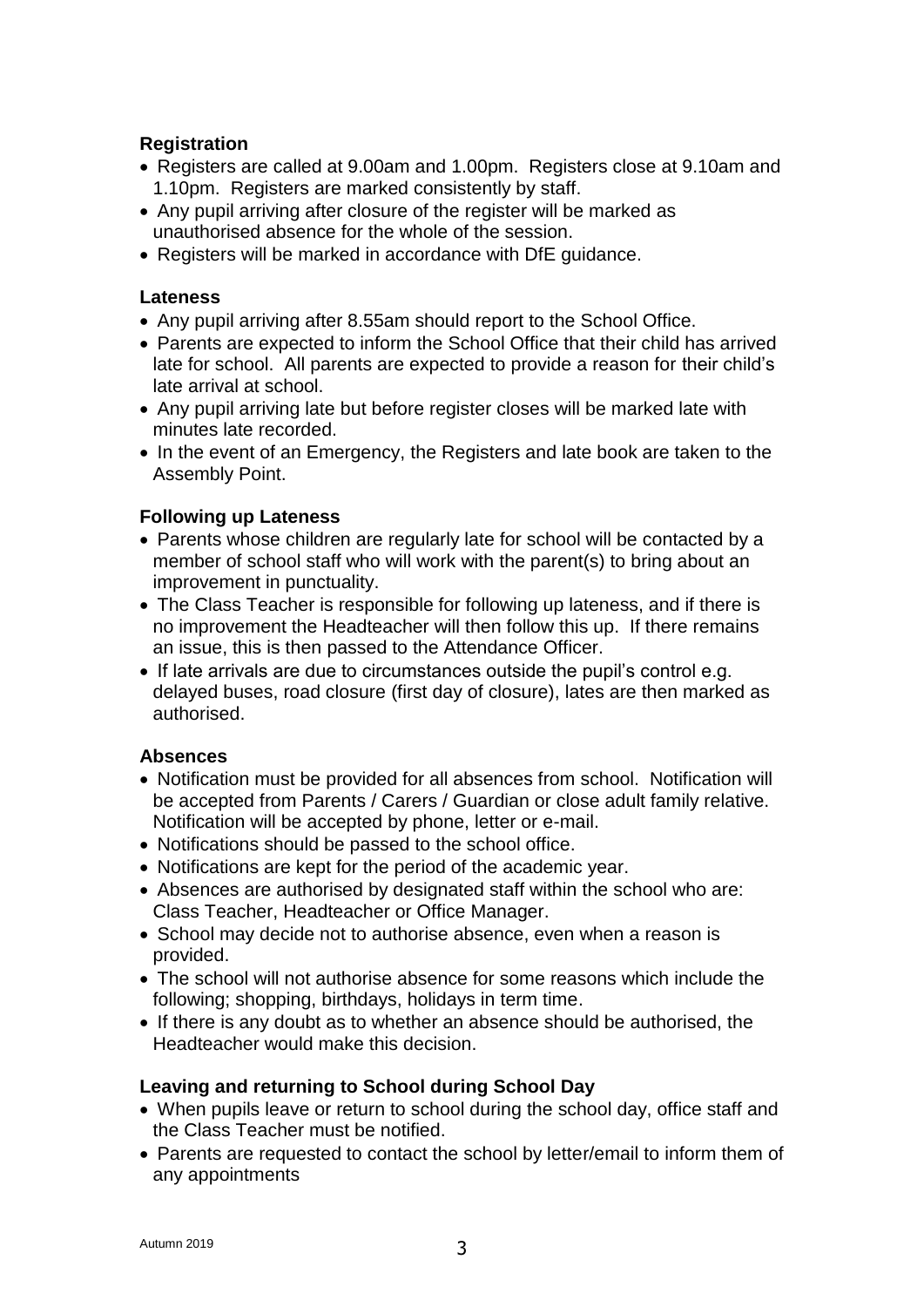- All pupils leaving and returning to school will be signed out and in by the School Office.
- In the event of an Emergency, the office staff will take the record book to the Assembly Point to support roll call.

# **Following up Absence**

- Ickleford School follows up all absences from school.
- Parents are expected to inform the school of their child's absence from school, on the first day of absence.
- All absences from school are followed up on the first day of absence if parents have not notified school
- Prolonged or regular absence is dealt with trough letters to parents, meeting with parents in school, involvement of the Attendance Officer.
- The school will send out letters to parents of pupils who have had attendance below 96% during a half term period. If attendance drops below 92% parents will be invited in to a meeting to discuss how attendance can be improved. This is to try to reduce the risk of persistent absenteeism.
- Any other professionals involved with a child, would be informed by the Headteacher or Attendance Officer where appropriate.
- Absence due to illness is authorised, however, in the case of children with less than 92% attendance medical evidence will be requested in order to authorise an absence. Failure to produce medical evidence will result in the absence being recorded as unauthorised.
- The Headteacher in conjunction with the Attendance Officer would make a referral to Home and Hospital Education, for any pupil likely to be absent for a long period due to illness.
- In the case of a parent being contacted with regard to their child's attendance support from a Hitchin Partnership Family Support Worker will be offered.
- The Office Manager is responsible for completing EWN1 forms to make Education Welfare aware that a pupil has been taken off roll.
- The School follows the Hertfordshire County Council Guidance on Exclusions.

# **Term Time Holidays**

- Ickleford School actively discourages parents from taking family holidays during Term Time.
- All requests for term time holidays will be unauthorised unless circumstances are exceptional
- Parents are made aware of the school ethos around holidays in term time, through the New Parents' Meetings and through regular communications in the newsletters.
- Parents are required to submit a letter/email requesting leave of absence.
- Parents are asked to submit their requests as far in advance of a term time holiday as is possible.
- All decisions regarding requests for leave of absence will be made by the Headteacher.